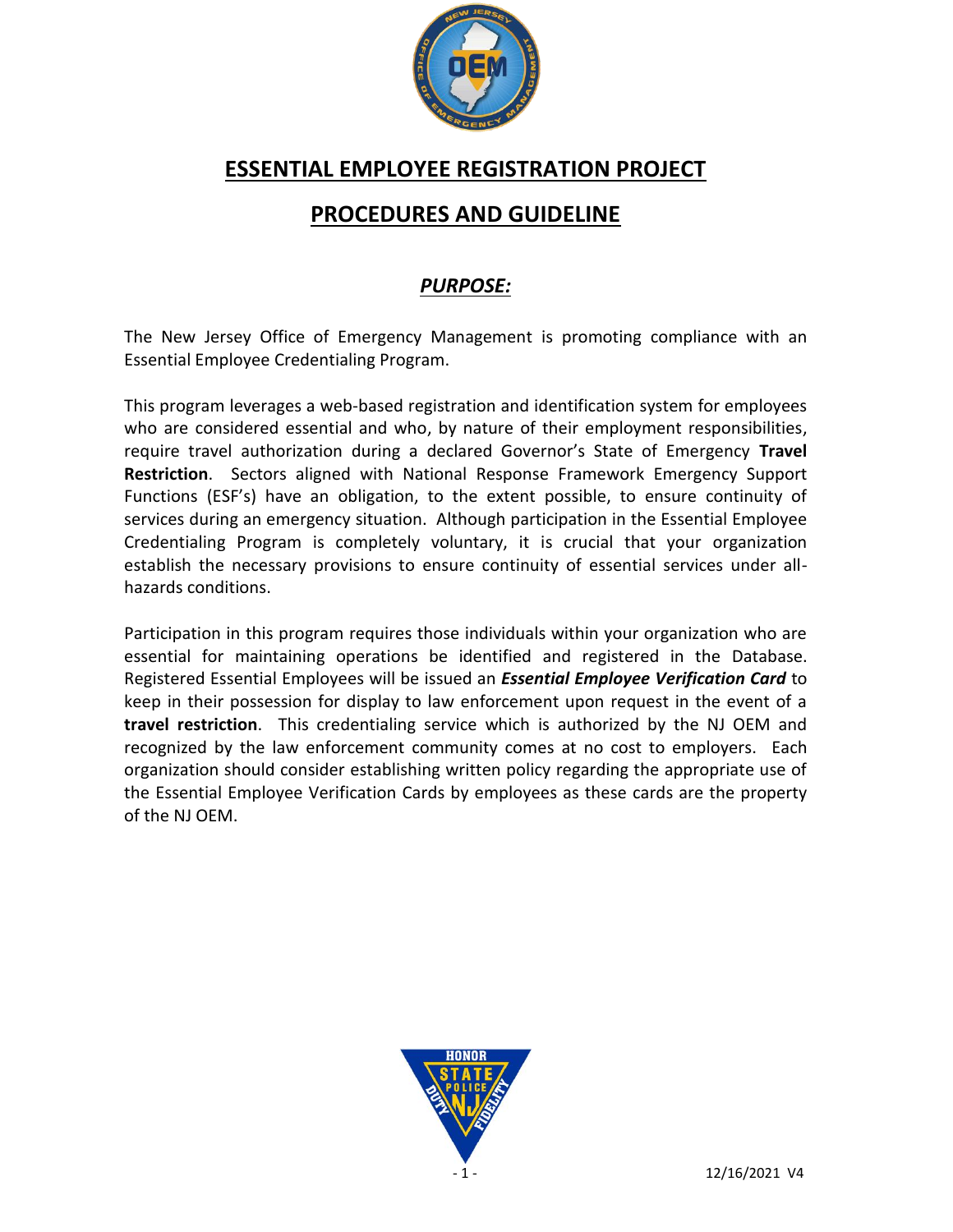

#### *ROLES AND RESPONSIBILITIES*

**PRIVATE SECTOR ENTITIES** who utilize the database to register their essential employees will be responsible for the following functions:

- Identify an **Entity Administrator(s**) for their organization to act as the primary person responsible for management of the database. This individual will receive training as needed from NJOEM on database usage and responsibilities.
- Registration of each Entity and Resource Administrator as a user for the My New Jersey portal NJ.gov. Username and passwords may be chosen by the registrant.
- Registration of each essential employee in the database ensuring that the essential employee name entered in the database matches exactly with the name as written on their Verification Card. Recommended Data includes:
	- o Full Name
	- o Driver's License Number (where applicable)
	- <sup>o</sup> And/or Company ID number
- While not required, the database provides the option to include a scanned copy of the essential employee's driver's license, company issued identification credentials or other government issued identification document.
- Enter the name of the Essential Employee and your Entity name on the provided Essential Employee cards
- *Laminate* and issue the permanent Essential Employee Verification Card to all registered essential employees from the company.
- Review registered essential employee status with the company on a periodic basis and update the database.
- Identify and enter on a temporary basis, additional essential employees determined to be necessary.
- Establish internal company policy and guidelines to ensure all requirements of this program as outlined herein are adopted by the individual private company as part of their internal policies and procedures.
- *Recover* and *destroy* all issued **Essential Employee** identification from employees who leave company employment or are no longer considered essential.
- Adherence to all guidelines and policies established to regulate this project.

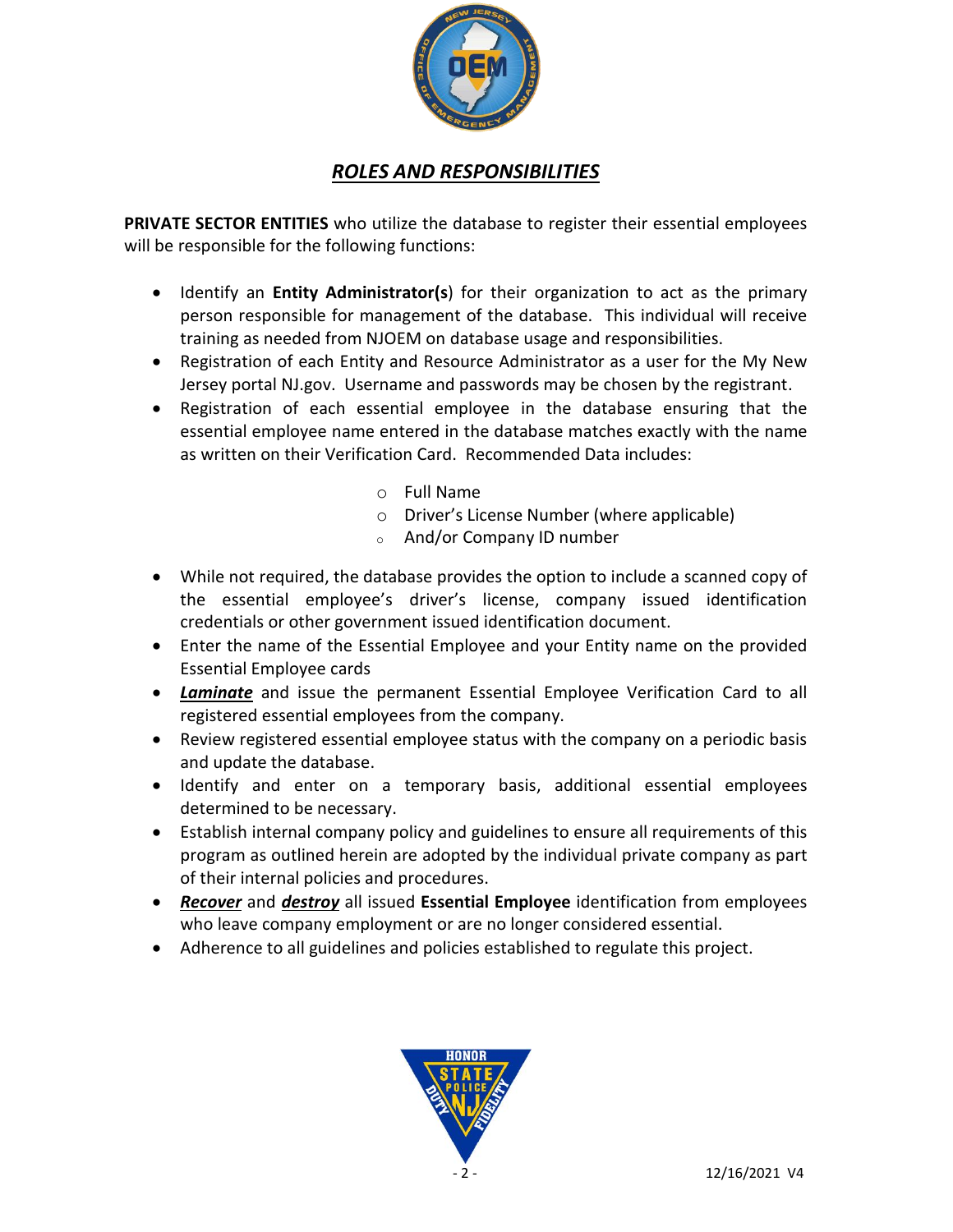

- **Credentialed individuals** shall present their Essential Employee Verification Card, their company issued identification card, and their driver's license (or other government issued identification card) to any law enforcement or emergency services official who queries the status of the employee as an essential employee.
- Return their issued Essential Employee Identification Card to their employer if their employment is terminated or their designation as an Essential Employee ends**.**

#### **SAMPLE CARD**



**THE NEW JERSEY OFFICE OF EMERGENCY MANAGEMENT (NJOEM)** will be responsible for the following functions in support of this project:

- Coordination, oversight and administration for this project.
- Training on the use and functionality of the database to all authorized users.
- Establish standardized descriptions for each type of essential employee to be registered as a selection for registering essential employees.
- Provide information to the New Jersey law enforcement and emergency management communities for familiarization with this program and its intended purposes.
- Establish the number of permanent essential employees allowed to be designated as essential and registered in the database per sector per company.